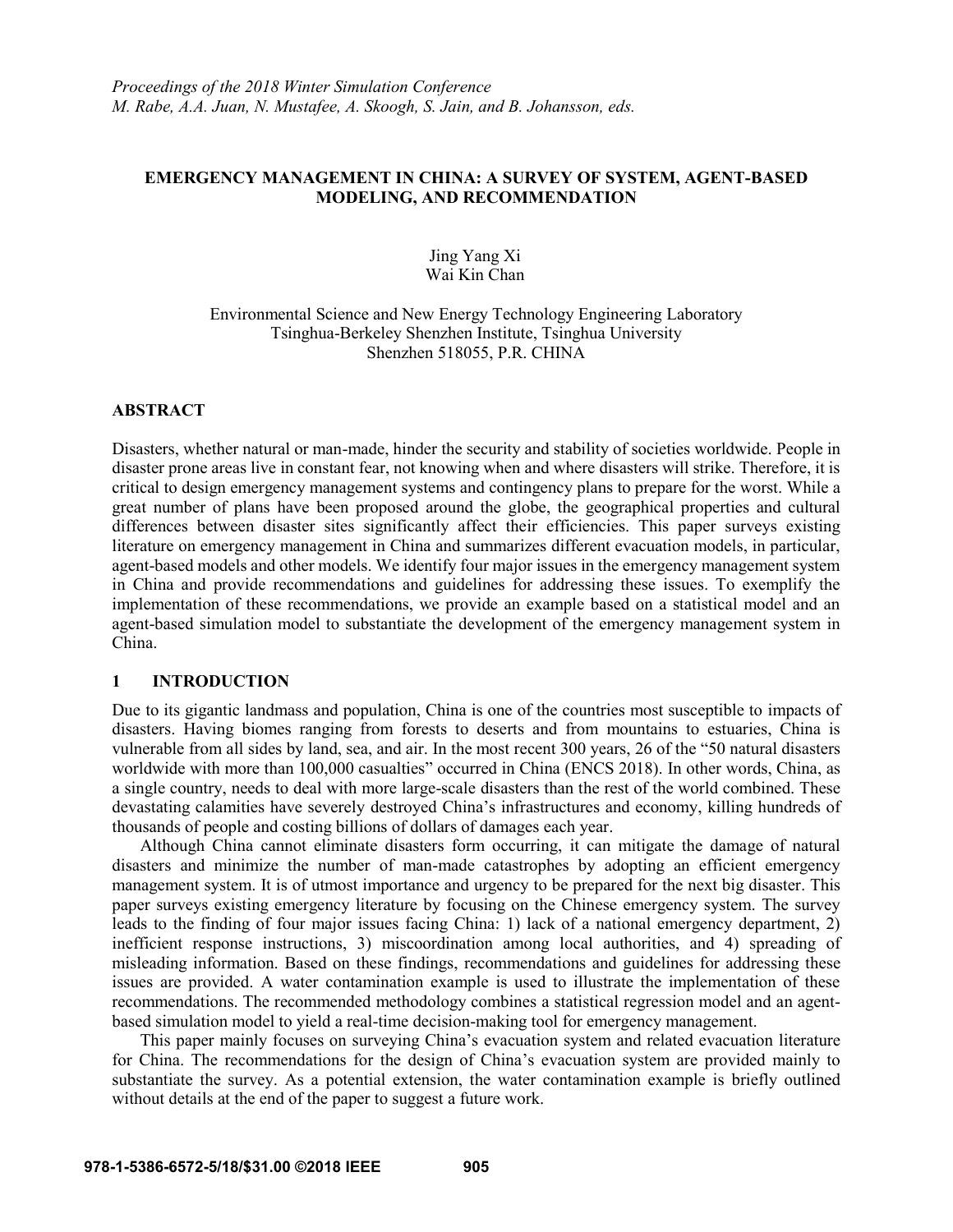Section 2 reviews the current Chinese emergency management system and surveys existing literature. Section 3 builds on the survey results to identify major issues facing the emergency management system in China. Section 4 describes a methodology for adding these issues and substantiates the methodology by an example. Section 5 concludes the paper and gives insight into possible future research.

# **2 LITERATURE REVIEW**

### **2.1 Structure of the Chinese Emergency Management System**

As of April 2018, the Chinese emergency management system is called the "one office and four committees" (Wang 2007), where a central office, the Emergency Management Office of the State Council, leads four committees each dedicated to one of the following disasters: natural disaster, industrial disaster, public health, and social security (Bai 2008; Shi et al. 2007). This is drawn in Figure 1. Note that China does not have a unified, national level emergency management department. Its rescue efforts are drawn separately from each of the four committees. However, recently, in the 2018 National People's Congress, a proposal for changing this emergency management system has been submitted. This is discussed later in Section 4.1.



Figure 1: The Chinese Emergency Management System (April 2018).

### **2.2 Chinese Crowd Behavior**

Studies have shown that the country's sheer population leads to some unexpected crowd behavior. For example, during the 2003 SARS crisis, some people simply followed others and blindly bought drugs regardless of whether the drugs had an effect on SARS (Wei et al. 2011). In 2011, history was repeated when people bought salt and even soy sauce in false belief that iodized salt can combat radiation poisoning (The Guardian 2011). As seen from these examples, people could be easily influenced by the actions of others. During an evacuation, social interaction between evacuees and their collective behavior shape the process and affect the efficiency of the evacuation. Low (2000) showed that movement of a large group of people dictates the direction to which the rest of the people will move. In the same year, Helbing et al. (2000) "suggested that the optimal behavior in escape situations is a suitable mixture of individualistic and herding behavior" (Wei et al. 2014).

One common assumption in the field of emergency evacuation is that, since the number of disasters that have happened is negligibly small compared to the world's population, it is almost impossible for the same person to experience the same situation again. In other words, all the evacuees have no prior experience or knowledge to guide them during an emergency. As a result, evacuees have to rely on their best intuitions, and sometimes, they believe that the best way is to follow other people as they attempt to escape the situation (Wei et al. 2014). This innate human behavior applies to people of all nationalities and cultures, but its aggregated effect is much more obvious for countries with a huge population like China. This behavior must be taken into account when designing a new Chinese emergency evacuation system.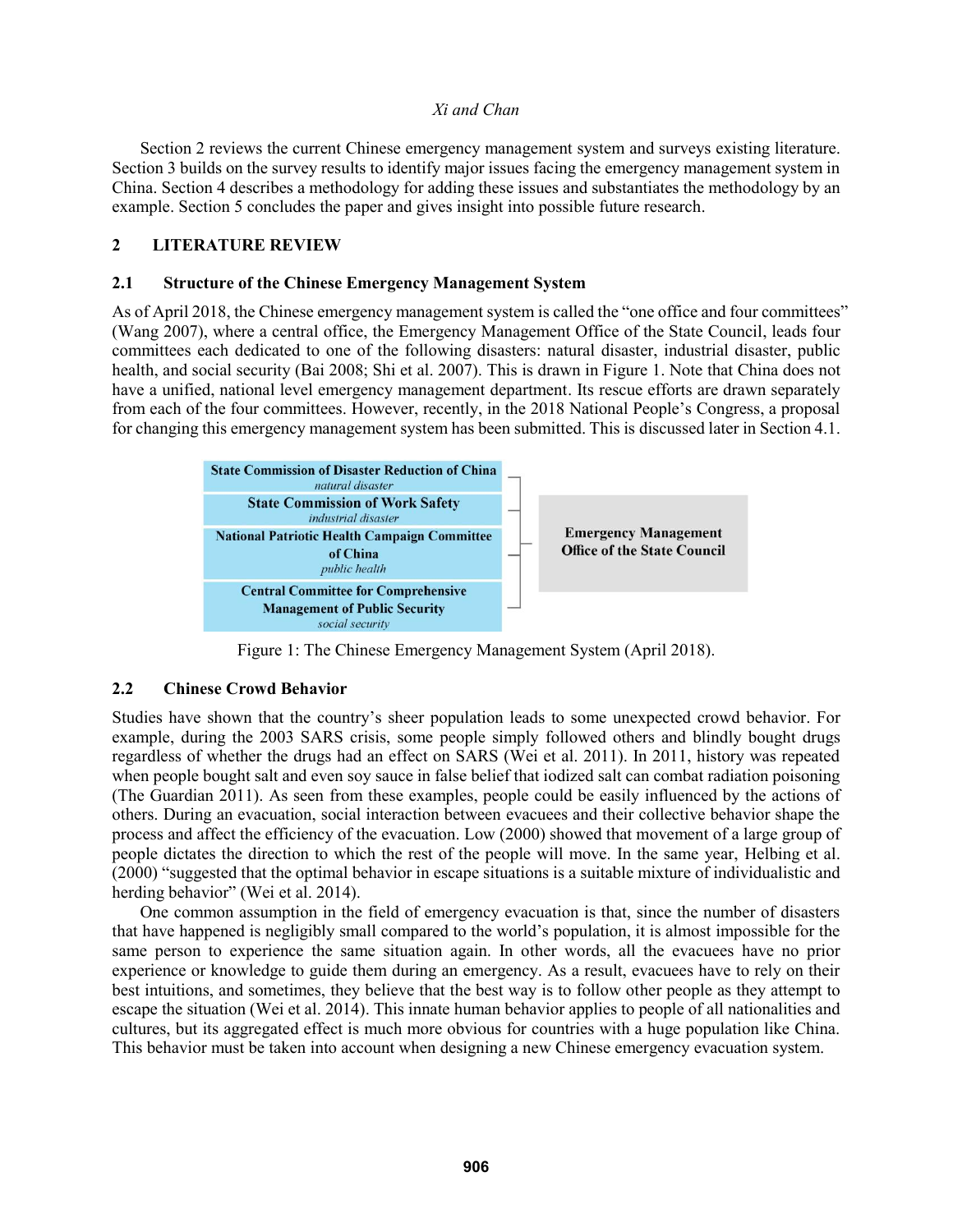### **2.3 Existing Studies on Emergency Evacuation**

One of the main goals in emergency management research is to find more efficient and safer ways to transport people away from danger. Due to the complexity of an evacuation system, simulation has been found to be a generally accepted analysis approach. In this section, we review major studies in this area.

In Table 1 on the next page, fifteen representative papers are reviewed to gain insight into the current research on emergency evacuation in China. To provide succinct yet informative review, these papers are summarized in three content items: "Topic", "Methodology", and "Environment". "Topic" is a short summary about the objectives and/or purposes of the study. "Methodology" tells what approaches and/or tools were used as well as how the model worked. "Environment" shows the basic settings of the system or model understudied. In addition, comments are also provided to describe other important information.

The simulation methods used in these studies can be roughly categorized into Agent-based, Cellular Automata, Network Model, and Social Force. It is not uncommon to see a model containing more than one of the above, as seen from the Connected Vehicles technology where each car is modeled as an agent traveling on a network map (Bahaaldin et al. 2017). For pedestrian evacuations, Social Force is very promising as it analyzes the microscopic interactions between individual evacuees; for citywide evacuations when people need to travel in vehicles, using Network Model allows the observation and control of the macroscopic movements of the evacuees.

Regardless of the method, the objective of an evacuation is one of the most important factors in guiding the design of an evacuation plan. From our review, several types of objectives can be summarized as follows:

- 1. Maximize the number of people evacuated under a certain time window (Ye and Liu 2011).
- 2. Minimize the time to evacuate all people from disaster site to safe zone (Xu and Song 2011; Ye and Zhao 2011; Yuan and Wang 2008; Gai et al. 2014).
- 3. Evacuate using the safest route and minimize casualty (Gai et al. 2014).

Each objective can be used separately under a specific scenario. However, if a more comprehensive situation is involved, more than one objective can be included to form a multi-objective simulation-based optimization model to account for multiple optimizations.

In addition to outside dangers, such as toxic gas (Wan et al. 2014), Human behavior and psychology also play important roles in agent-based simulation. Xu (2003) discovered that the more the agents understand the layout of the environment, the more orderly can the people be evacuated, and less road obstruction will occur (Moussaid et al. 2016). Bahaaldin (2017) found that communication between the agents positively facilitates the evacuation process. Some of these interactions include attraction and repulsion that could determine which direction people are heading (Wan et al. 2014; Song et al. 2013; Liu and Wang 2006). As human tend to travel together due to social forces, increasing the number of people on the shortest route will congest traffic and slow down the evacuation; that is, the shortest route might not be the fastest one when traffic density is considered (Zhu et al. 2005). In an evacuation where every second is precious, it is critical that people change to a new route when the current route is congested, to ensure safety and timeliness (Zhang et al. 2011; Cao et al. 2009).

Most of the papers reviewed use virtual environments that may or may not resemble actual buildings, subway stations, and cities, however, Song et al. (2013) utilizes a 3D floor plan of an actual Beijing Metro Station. Moreover, most simulations run on generated data, but Moussaid et al. (2016) conducted experiments using real world data in the form of 36 test subjects. From our review, it seems like the most difficult challenge is obtaining real world data for simulation, as evident from the lack of it. The use of a real environment and people can better prepare for an emergency, whereas using arbitrarily simulated ones may emulate the situation at a lower degree of accuracy. To try to improve the emergency management system of China, and to solve this problem, a network database model is introduced in Section 4. This model can capture all data across the country.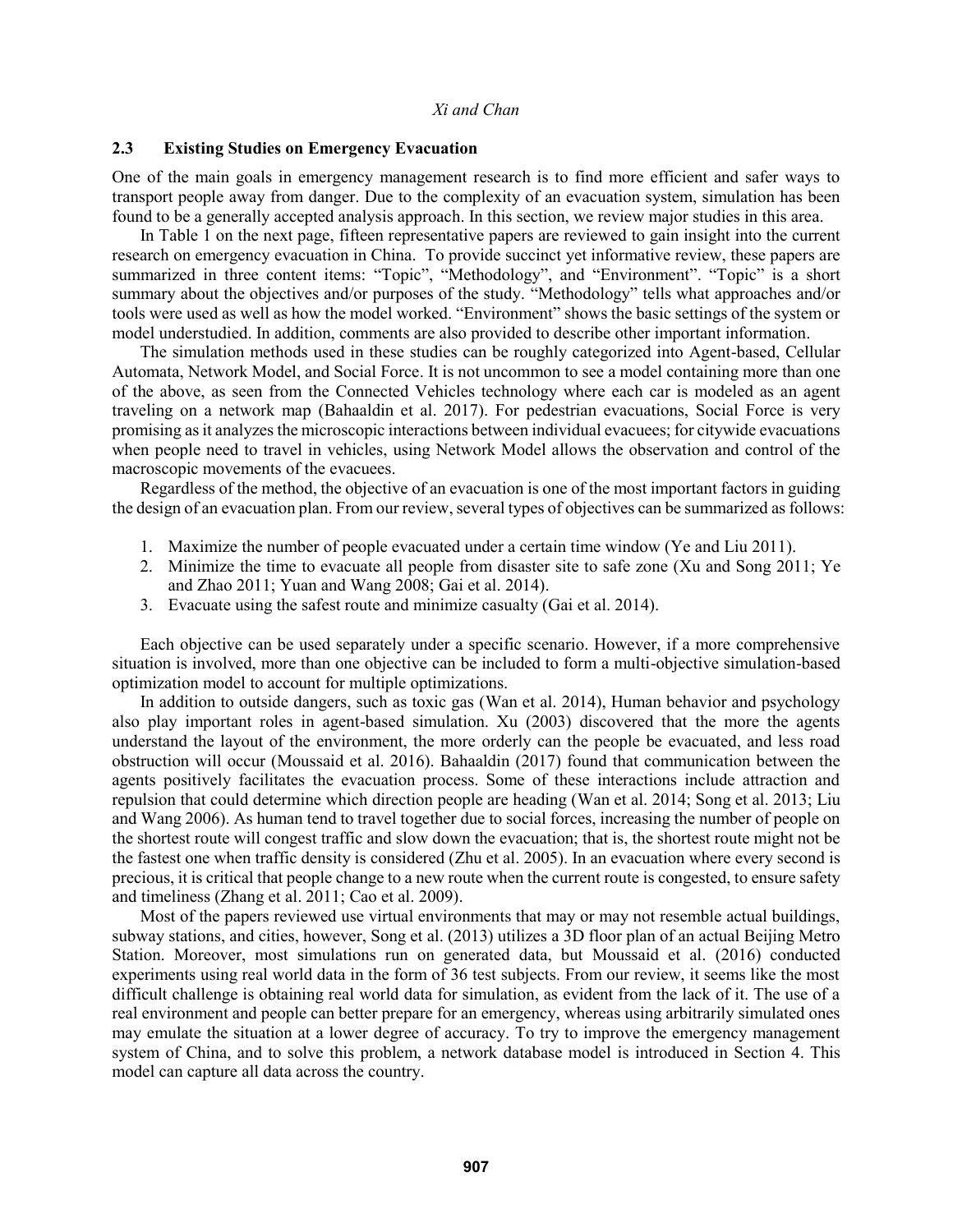| Author       | Topic                                     | Methodology                              | Environment                      | Comment                                       |
|--------------|-------------------------------------------|------------------------------------------|----------------------------------|-----------------------------------------------|
| Xu and       | Route selection                           | TransCAD;                                | Virtual city with                | In real life buses are                        |
| Song         | problem for buses                         | People travel to nodes                   | 19 nodes                         | not limited to only                           |
| 2011         | under a time                              | to ride buses together;                  |                                  | round-trips, allowing                         |
|              | window                                    | Minimize total time                      |                                  | more freedom                                  |
| Ye and       | Maximize number                           | Anylogic +                               | Virtual urban                    | For future experiment:                        |
| Liu 2011     | of people under                           | MATLAB;                                  | setting                          | account for personal                          |
|              | time constraints +<br>resource allocation | Determine by vehicle<br>or by foot first |                                  | behavior and amount                           |
|              |                                           |                                          |                                  | of people                                     |
| Ye and       | Minimize the time                         | MATLAB;                                  | Virtual 5 disaster               | For future experiment:                        |
| Zhao<br>2011 | from disaster to                          | Included hazard                          | nodes, 10                        | add resource allocation<br>to make simulation |
|              | temporary shelter,<br>then to medical     | inference, road<br>danger coefficients   | temporary<br>shelter, 15         | more realistic                                |
|              | facilities                                |                                          | medical facility                 |                                               |
| Yuan and     | Minimize                                  | Dijkstra algorithm;                      | Virtual 20 nodes,                | For future experiment:                        |
| Wang         | evacuation time                           | Path deteriorates                        | starting point at                | add capacity of each                          |
| 2008         | from all locations to                     | overtime; travel speed                   | 1 and ending                     | path and limit the                            |
|              | a singular safe                           | is an exponential                        | point at 20                      | number of people on it                        |
|              | location                                  | decay function                           |                                  |                                               |
| Gai et al.   | Two objectives:                           | Included route safety                    | Virtual 6x6                      | For future experiment:                        |
| 2014         | route timeliness and                      | factor, time-variant                     | network divided                  | make route safety                             |
|              | safety                                    | speed, and congestion                    | into 3 areas                     | factor time-dependent                         |
| Zhu et al.   | Traffic density map                       | Dijkstra algorithm;                      | Virtual 3x4                      | The best route is not                         |
| 2005         | with traffic light                        | Included traffic                         | urban network                    | necessarily the shortest                      |
|              |                                           | density on some paths                    |                                  |                                               |
| Zhao et      | CA model to                               | Each cell can move in                    | Virtual static and               | People close to the                           |
| al. 2007     | analyze effects of<br>parameters          | 8 directions around it<br>with certain   | dynamic<br>environment in a      | wall have tendency to<br>walk along the wall  |
|              |                                           | probabilities                            | square room                      |                                               |
| Moussaid     | Collective dynamics                       | $\overline{36}$ real subjects            | Real life and                    | High stress decreased                         |
| et al.       | of crowd                                  | evacuate from                            | virtual                          | road visibility and                           |
| 2016         | movements during                          | building using 4 exits                   | environment                      | people were more                              |
|              | emergency                                 | under different stress                   |                                  | clumped up                                    |
| Zhang et     | Agent-based                               | The road or                              | Flexible-                        | This algorithm could                          |
| al. 2011     | simulation using                          | intersection can send                    | structured                       | overcome the                                  |
|              | <b>DEVS</b>                               | a message to the                         | hybrid-space                     | limitation of restricted                      |
|              |                                           | traveler if it reaches                   | transportation                   | movements, and                                |
| Bahaaldin    | <b>Connect Vehicles</b>                   | maximum capacity<br><b>VISSIM</b>        | network                          | allows higher freedom<br>Communication        |
| et al.       | (CV) acting like                          |                                          | Map based on<br>Mississippi area | between vehicles                              |
| 2017         | agents                                    |                                          | in the US                        | improved traffic                              |
| Cao et al.   | CTI (Critical                             | Whenever a node                          | Major highways                   | It was found that                             |
| 2009         | Transportation                            | changes, the car re-                     | in a region with                 | closing down a node                           |
|              | Infrastructure)                           | calculates the optimal                   | 76 nodes and 10                  | forced vehicles to re-                        |
|              | dynamic simulation                        | route using Floyd-                       | main cities                      | route, congesting                             |
|              |                                           | Warshall; $O(n^3)$                       |                                  | nearby nodes                                  |

# Table 1: Model Reviews.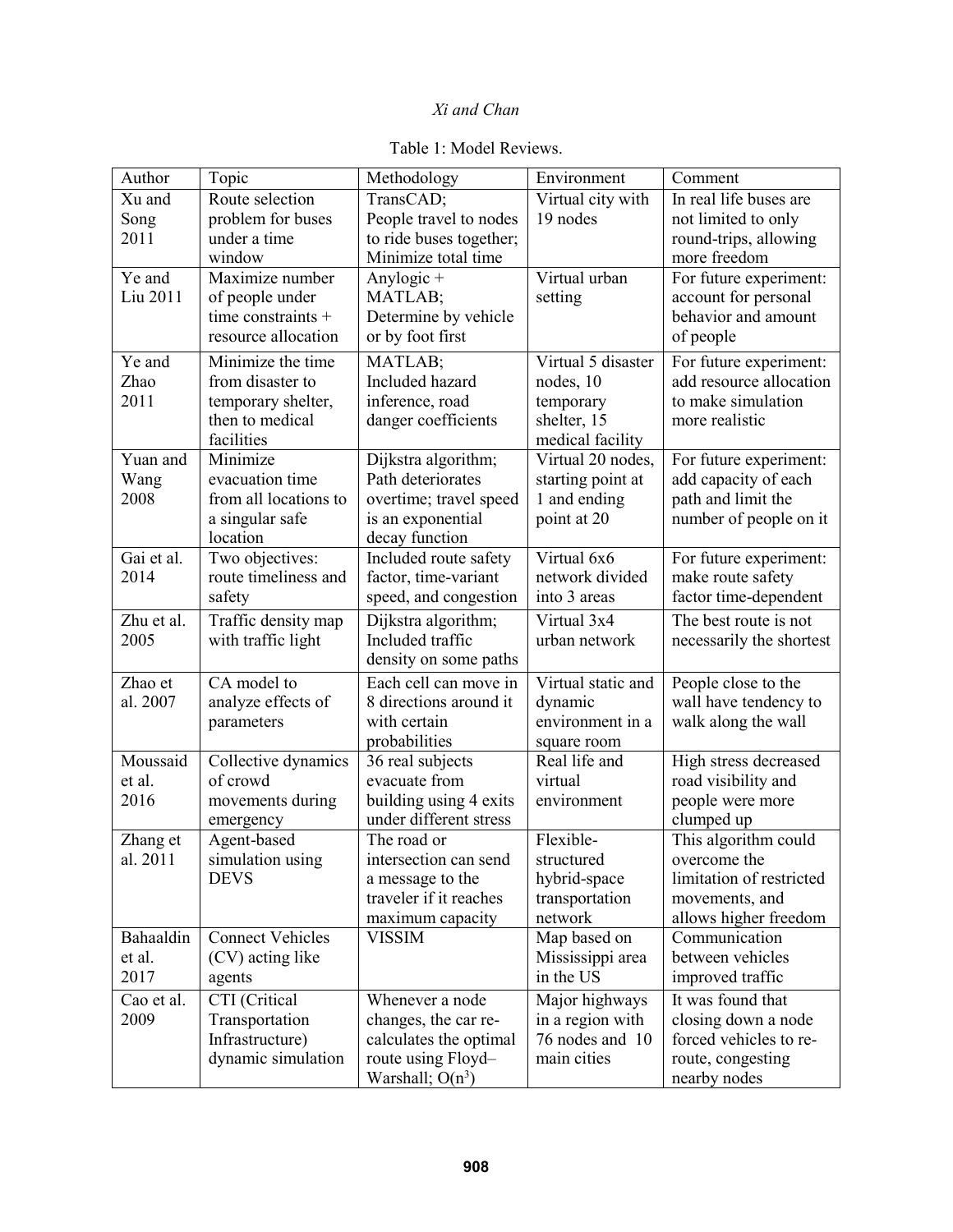|  |  | Xi and Chan |
|--|--|-------------|
|--|--|-------------|

| Xu 2003    | Crowd evacuation    | Each agent has some     | One floor in a   | The more the agent     |
|------------|---------------------|-------------------------|------------------|------------------------|
|            | from building using | knowledge of the        | virtual building | knows about the        |
|            | agent technology    | layout of the           | with hallway and | environment, the less  |
|            |                     | environment             | 10 rooms         | panic                  |
| Wan et al. | Evacuation model    | Social force model      | Virtual Subway   | The position and       |
| 2014       | during a terrorist  | includes desire force.  | trains with gas  | number of gas sources  |
|            | gas attack in a     | repulsive force, and    | dispersion using | heavily influenced the |
|            | subway station      | attractive force        | Gaussian Puff    | movement of            |
|            |                     |                         | model            | passengers             |
| Song et    | Crowd simulation    | Agent attributes are    | 3D model of      | Amount of casualty:    |
| al. 2013   | based on Virtual    | static (ID, age, mass,  | Olympic Park     |                        |
|            | Geographic          | start position, max     | Metro Station in | (No evacuation) $>$    |
|            | Environment (VGE)   | speed, min speed) and   | Beijing          | (unorganized           |
|            | using both agent    | Dynamic (speed,         |                  | evacuation) $>$        |
|            | and social force    | acceleration, location) |                  | (organized evacuation) |
| Liu and    | Magnetic force      | <b>EXODUS</b>           | Virtual Subway   | This algorithm         |
| Wang       | model: both         |                         | Station          | considers both the     |
| 2006       | attraction and      |                         |                  | movement and actions   |
|            | repulsion based on  |                         |                  | of people              |
|            | distance apart      |                         |                  |                        |

# **3 CURRENT ISSUES WITH THE CHINESE EMERGENCY SYSTEM**

No matter how advanced an emergency management system is in theory, the performance of system operators and decision makers determines its effectiveness in practice. Tao and Tong (2014) analyzed four previous evacuation cases in China, and found that the actions of the local governments had enormous impact on the outcome of the evacuations. In some cases, local officials with strong senses of responsibility issued evacuation before receiving any orders from upper levels, saving many more lives. Lu (2009) indicated that without a centralized, national level emergency management department, orders issued from the top government start to wind down as they descent through hierarchy. When local officials eventually receive these unclear orders, they are often too confused to properly handle the situations.

This problem is exacerbated when the orders issued from the top is not even effective in the first place. During emergencies, high level authorities are not present at the scene and thus may not have a complete understanding of the situation. They are not in the best position to provide clear and exact orders (Dai and Xu 2011). What is worse is that they may be forced to issue vague orders to reduce their responsibilities in case the situation deteriorates. Some may even attempt to find scapegoats for their mismanagement and misjudgment of the situation (Ma 2013). In addition, when a disaster escalates and more local governments from different departments and/or neighboring officials get involved, the jurisdiction becomes unclear, causing great difficulties and inefficiencies in coordination, cooperation, and communication (Cong 2011).

From the case studies cited above and the findings presented in Section 2, we obtain four major issues facing the current Chinese emergency management system. Solutions and recommendations for these four issues are suggested in the next section.

- Issue 1. Absence of a national level emergency management department
- Issue 2. Vague orders due to high officials lacking first-hand understanding of the situation
- Issue 3. Confusion caused by the involvement of more than one local governments
- Issue 4. Misled citizens following erroneous online information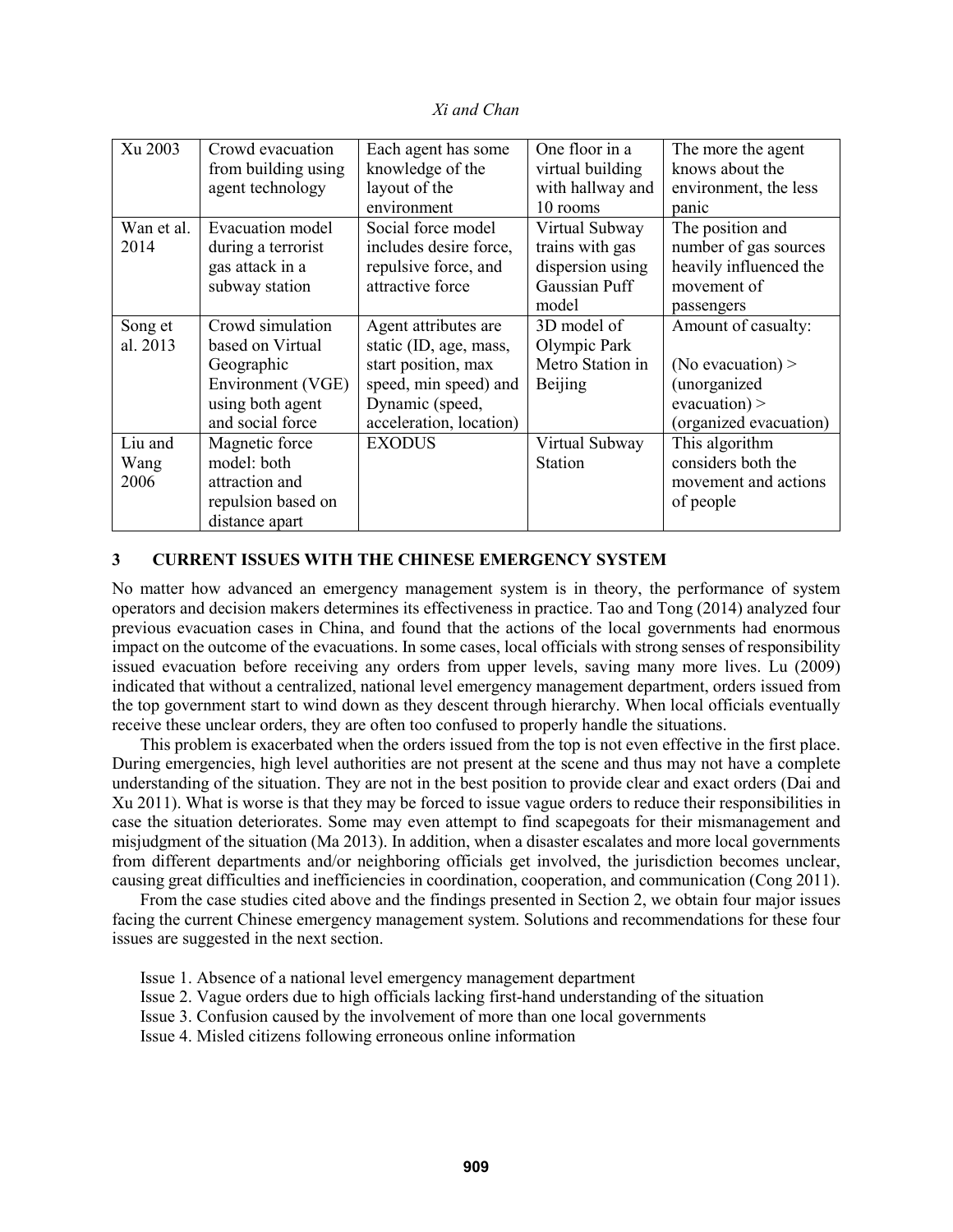### **4 RECOMMENDATION AND METHODOLOGY**

For Issue 1, a centralized management system is needed. It is anticipated that the new Ministry of Emergency Management, as a national level department responsible for all types of emergency, can take the lead in coordinating and managing emergency responses.

For Issue 2, with all real-time data accessible from anywhere in the country, high ranking officials can fully analyze the emergency before giving precise orders to timely and effectively alleviate the situation.

For Issue 3, using the same network, local governments can co-operate seamlessly with each other, and request immediate assistance from provincial or central government should the situation deteriorate.

For Issue 4, government can use Weibo or WeChat (or others) as platforms to deliver real-time emergency information, thus effectively eliminating the impact of fake news and rumors.

### **4.1 Reorganization of Government Branches**

One straightforward and effective way to improving the disaster handling ability of China is to revamp the structure of its emergency management system. During the 2018 National People's Congress on March 13<sup>th</sup>, 2018, a plan was submitted to reorganize the emergency management system in China by forming a new Ministry of Emergency Management. The proposed changes are drawn in Figure 2 below.

While small-scale disasters are still managed by local governments, "when serious disasters occur, the ministry will be the headquarters to coordinate rescue and relief efforts" (China Daily 2018). It is hoped that these new changes will create a national-level emergency management department that can finally utilize its resources to the fullest extent and unify its rescue efforts.



Figure 2: Plan proposed to the National People's Congress on March 13<sup>th</sup>, 2018.

# **4.2 Shared Network Database**

#### **4.2.1 Network Map**

Another way is to have a shared, centralized database (see Figure 3). Cities, serving as the most fundamental units in the outer ring of the figure, report to their corresponding provinces in the inner ring, which would then report to the central government. Ideally, the database should provide real-time monitoring of all types of emergency happening around the country, from a small oil spill, to an earthquake that can strike multiple provinces. The information is then recorded and stored and is accessible by all members in the network.

This network-map model introduces the idea of "Cross-Provincial Regions". Due to the unique geography and history of China, some cities have tighter bonds (whether economic, social, or cultural) with neighboring cities of another province than with cities in the same province. Therefore, during certain situations, it is more efficient to work cross-province. As an example, consider a famous delta region in the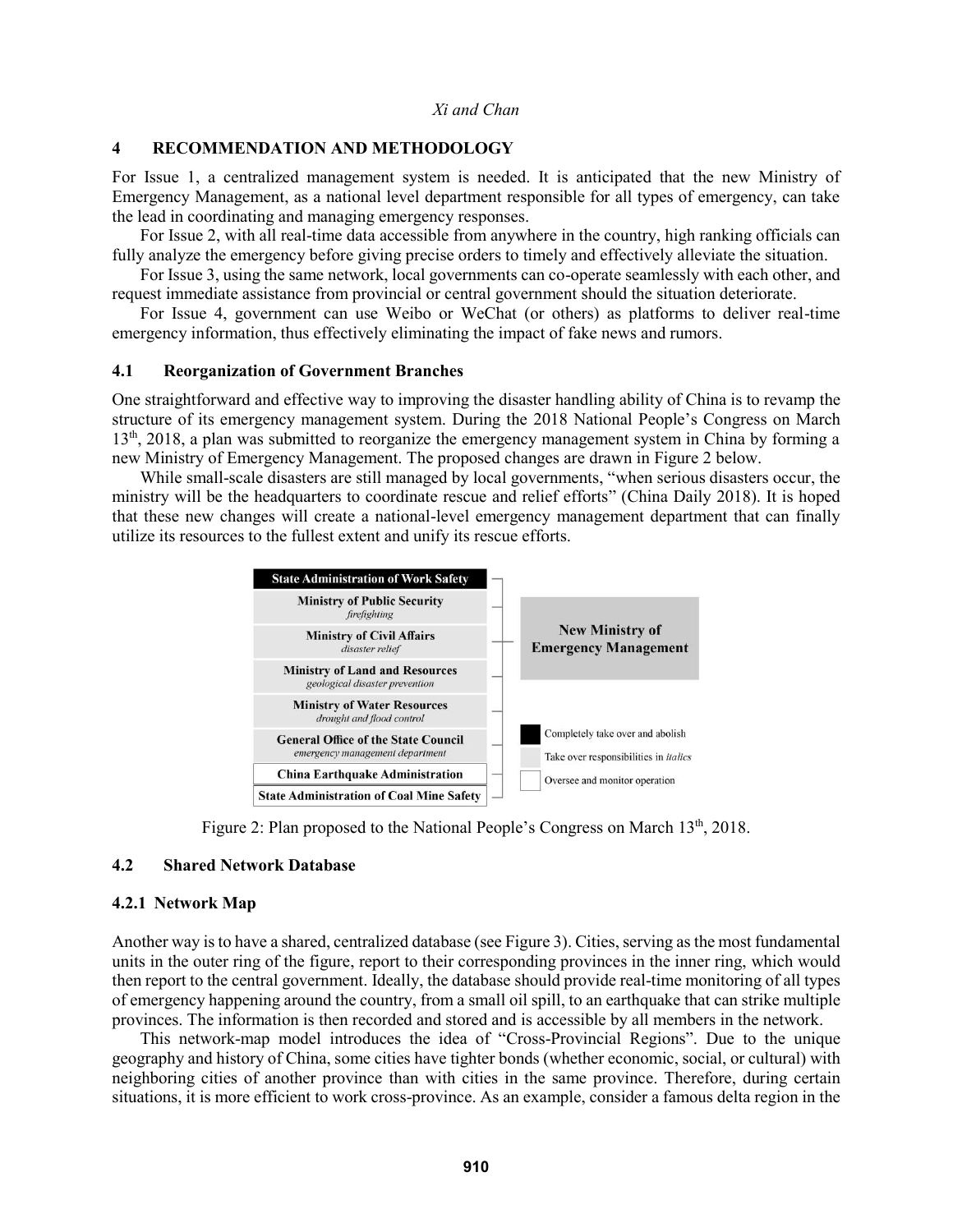Pearl River estuary of China—the Pearl River Delta (PRD)—which is composed of the Guangdong Province, Macau SAR, and Hong Kong SAR. As a city in Guangdong Province, Shenzhen geographically borders Hong Kong both in land and sea. The two brother cities share close economic ties and have established long-term bilateral cooperation between the two government bodies. Therefore, during certain emergencies, it might be more effective for Shenzhen to obtain assistance from Hong Kong than from other cities in the same province.



Figure 3: Example of a proposed network map for shared database.

# **4.2.2 Advantages and Challenges of Shared Data**

A shared database can provide the following benefits:

- 1. Information sharing enables authorities from different cities and provinces to cooperate and coordinate response strategies under a same platform. Cities will be able to share real-time information, enabling the search for the best solutions in the timeliest manner and reducing the possibility of time delay and poor communication. This is especially important for managing disasters that happen across multiple cities/provinces.
- 2. A solution that was proven effective for an emergency in one location is likely to work in another location. Some disasters are not geographically specific or bounded. For example, under similar conditions a water contamination is equally likely to occur anywhere of the country. Therefore, the treatment of a water contamination can be similar regardless of where it happens. If one city has prior experience in managing such crisis, it can provide crucial assistance to other cities should similar crises arise.
- 3. Data from the entire country can be stored and organized in one easy-to-access database, for which big data methods can be used to analyze disaster patterns. Researchers can extract information such as causes of the events, frequency, seasonal trend (i.e., more likely in some time of the year), geographical trend (i.e., more likely in some locations due to weather, elevation, air quality, etc.), and population trend (i.e., more likely for a particular culture, belief, diet, etc.). These crucial data could be used to predict future disasters and develop effective countermeasures.

Despite all the benefits of a shared database, there are challenges that need to be addressed:

1. Because data are recorded at a very short time interval and every single piece of information should be stored, as time progresses the size of the database can grow exponentially. This poses great challenges in both data storage and analysis. Both hardware and software must be developed to meet the real time requirement during an emergency event.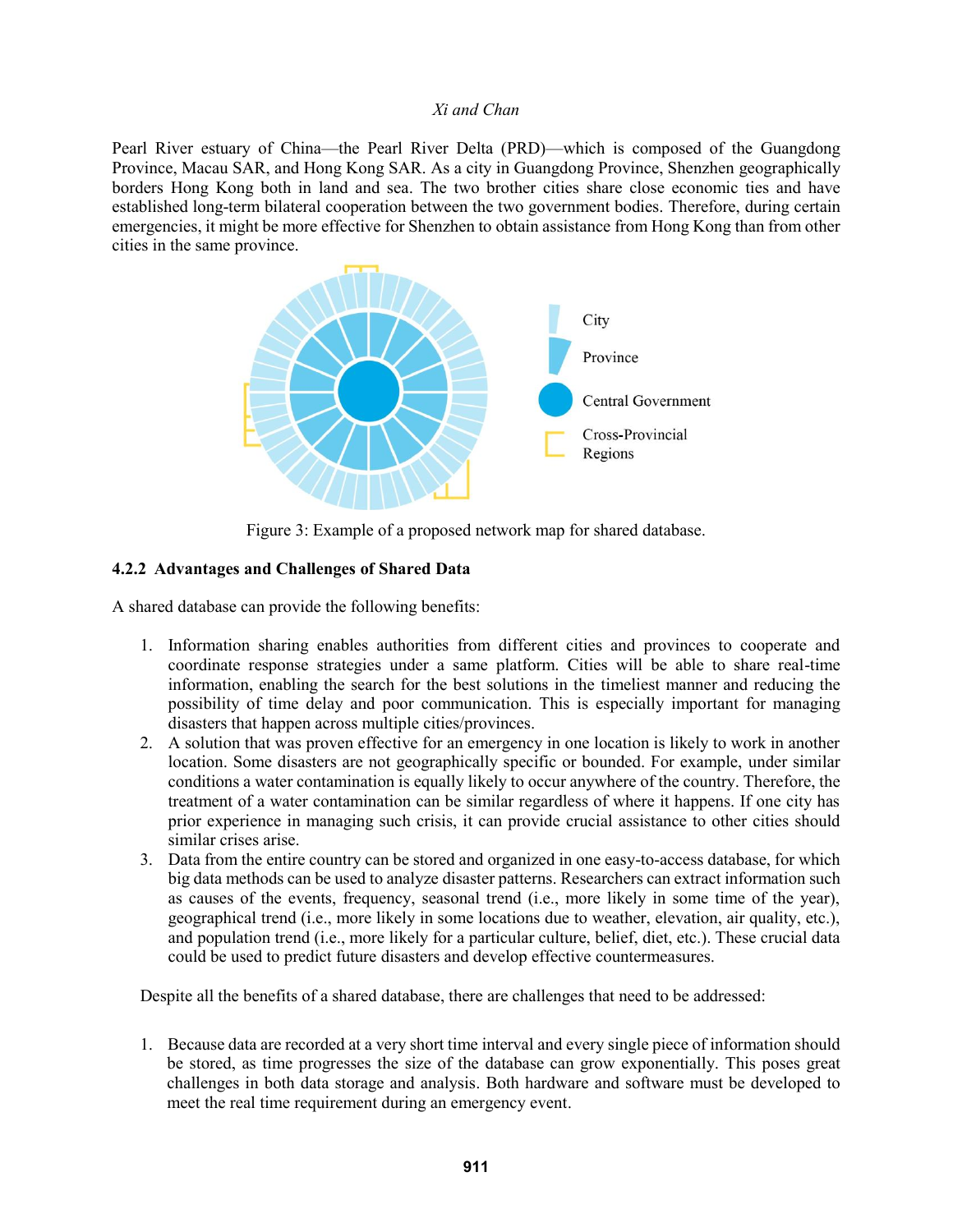2. Security is also a concern. Cyber-attacks can cause great damages to the data, degrading the performance of disaster response plans. Malicious information could be seeded intentionally by attackers or unintentionally by un-informed people (e.g., people following the crowd). This could cause a greater disaster and must be addressed accordingly.

#### **4.2.3 Pseudocode for Agent-based Simulation and Statistical Analysis Using Shared Data**

Inspired by the third point listed in Section 4.2.2, we provide an example to illustrate the development of an agent-based simulation model and associated statistical analysis for China's emergency management. Note that as this is mainly a review paper, we only present a suggestion of a model that could be used to solve the issues addressed previously.

This example is based on a real water contamination incident happened in Lanzhou, Gansu Province, in 2014 (The Huffington Post 2014). Let us set the origin of the contamination at Point (0,0). Due to the nature of chemical spreading, we assume that the contamination spreads radially outwards as perfect circles.

First, suppose that a proposed central database is created. It has recorded hourly environmental data for 10 days. In each hour, 8 sets of data are recorded: time, location, temperature, atmospheric pressure, wind speed, wind direction, water speed, and chemical concentration, as shown in the following pseudocode:

Data Lanzhou = Load "Data 2014 Lanzhou Water Contamination" size (Data Lanzhou) =  $240 \times 8$  double

In this simple example, the data is stored in a 240 by 8 table. In a real incident, the data can be a multidimensional table with numeric, textual, or even graphical entries. A regression model, denoted by *R*, is constructed to predict the spread of contamination. It is stored for future uses:

```
R(Time, Loc, Temp, P atm, S wind, D wind, S water, Conc)
% R predicts the radius of the circle of contamination from the origin
```
Imagine that after five years in 2019, a similar leak happens in Shenzhen as shown in Figure 4a below.



Figure 4: A chemical leak in Shenzhen spreading to neighboring cities (map from Wikimedia).

The contamination has only happened two days ago and the database has 48 hours of data. These data points can be used to update previous *R* model to obtain a fine-tuned estimate of the range of contamination.

Data\_Shenzhen = Load "Data\_2019\_Shenzhen\_Water\_Contamination" size (Data Shenzhen) = 48 x 8 double

As Shenzhen borders Hong Kong, it is critical to estimate when, if ever, the contamination will reach Hong Kong (see Figure 4b). We assume that the distance from the leak origin to the closest border of Hong Kong is 6.5km. Reversely solving Model *R*, we can obtain a spreading time of 59 hours:

R(T\_HongKong, Loc, Temp, P\_atm, S\_wind, D\_wind, S\_water, Conc) = 6.5km T\_HongKong = 59hrs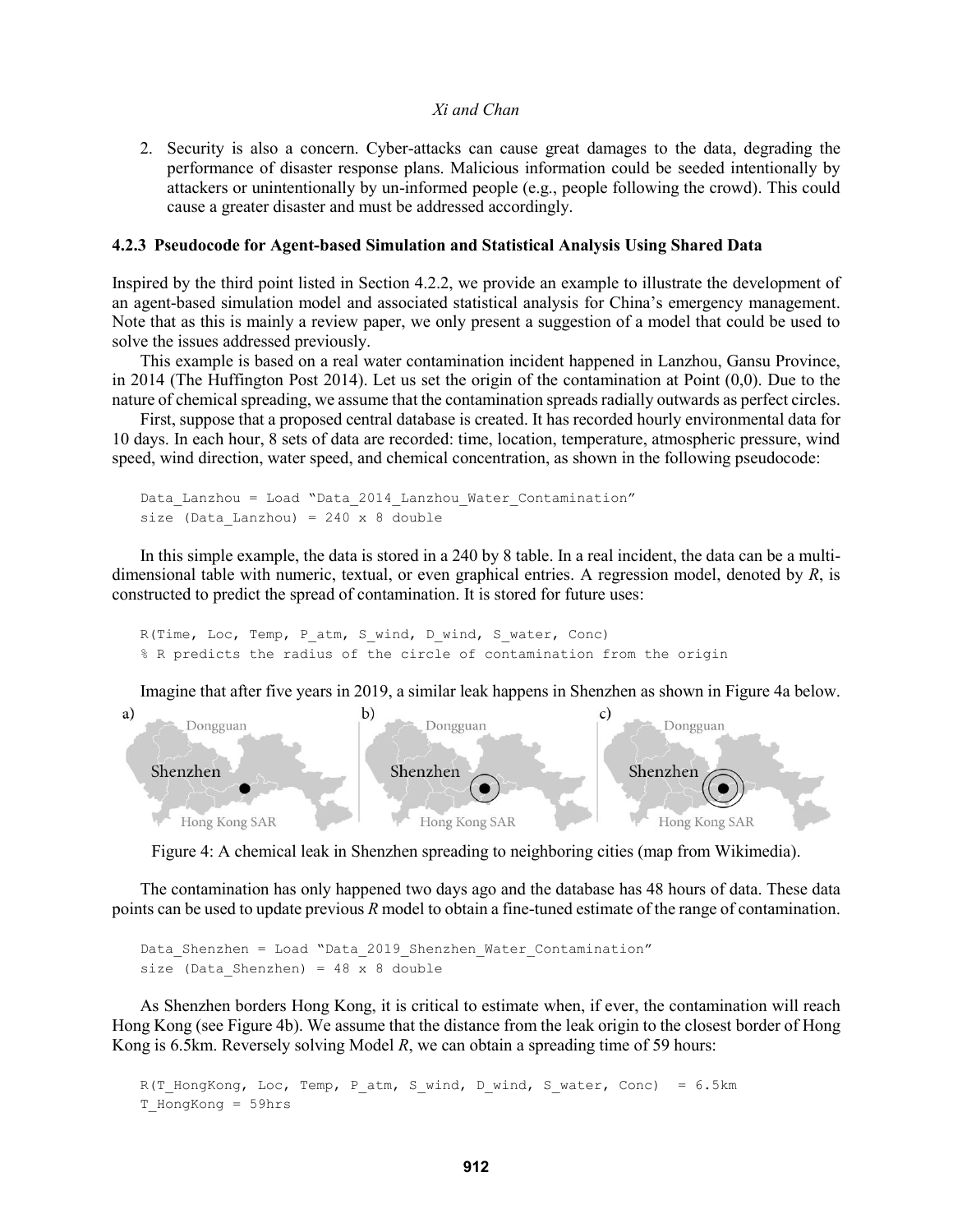In addition, confidence intervals can be computed to provide robust estimates for the spreading time and other related statistics, and can determine whether the contamination can reach a neighboring city before it is contained. Such a study will be of interest because issuing an evacuation order could be costly for neighboring cities if the contamination has no chance to arrive at them.

Let us consider a neighboring city, Dongguan in Guangdong Province, and examine whether it will be affected before the contamination is fully contained. Assume that the distance from the origin to the closet border of Dongguan is 7.5km and that, according to the Ministry of Water Resources, the contamination can be contained within the next 24 hours. Using Model *R* and the contained time (48 + 24 hours) we can find the maximum range (and 95% confidence interval) that the contamination will reach.

```
R max = R((48+24), Loc, Temp, P atm, S wind, D wind, S water, Conc)
R_max = 7.3km \rightarrow [R_max_low, R_max_high] = [7.17km, 7.43km]
```
It is estimated that the contamination will stop before it reaches Dongguan at a 95% confidence level and the scenario in Figure 4c will not happen. As a statistical model, this regression model *R* can provide high-level predictions, namely, system-wise estimations. An agent-based model can also be constructed to offer high-fidelity information and system dynamics at the individual level. In this example, agents include government agencies (regional and local), general public, healthcare providers, and volunteers. Other abstract agents are also required to model the contamination process and its spreading as well as factors that influence the spreading.

Rules in the agent-based model are a set of actions and responses that each agent take at each time step. All data used or generated in the model depend on parameters estimated from real data or domain experts. These parameters can also be obtained from the regression model *R*. A set of system-own and agent-own variables are also needed for computation during the course of the simulation. A pseudo description of this agent-based model is shown in Table 2.

Table 2: Agent-based model pseudo code.

```
ABS := \{Agents := {Governments, People, 
       Health Providers, Volunteers, Contamination,
       Spreading, Factors} 
   Rules := {(set of actions for Agent type i), \forall i}
   Parameters := {(set of values or forms for all 
       model data)}
   Variables := {(system-own vars), (agent-own 
       vars)}
}
                                                         Go := {
                                                             % At each time step
                                                             For each abstract agent {update 
                                                                status}
                                                            For each entity agent {perceive 
                                                                current system status and respond 
                                                                based on interaction rules} 
                                                            Advance clock time
                                                         }
```
Models like the Model *R*, if available, can help understand properties of disasters, how the disasters evolve over time, and how other important factors influence the degree of impact of the disasters. The agent-based model on the other hand provides a much detailed view of the interaction between different types of entities during the emergency process as well as their behavior and consequences. The regression model and agent-based model can be used together to provide a more complete picture and evaluation about the emergency to facilitate decision making.

### **4.3 Effective Use of Social Media for Better Emergency Awareness**

In the  $21<sup>st</sup>$  century, China has entered a rapidly developing information era. Social media is becoming the most powerful and dominant tool in distributing information whether beneficial or harmful. Unlike some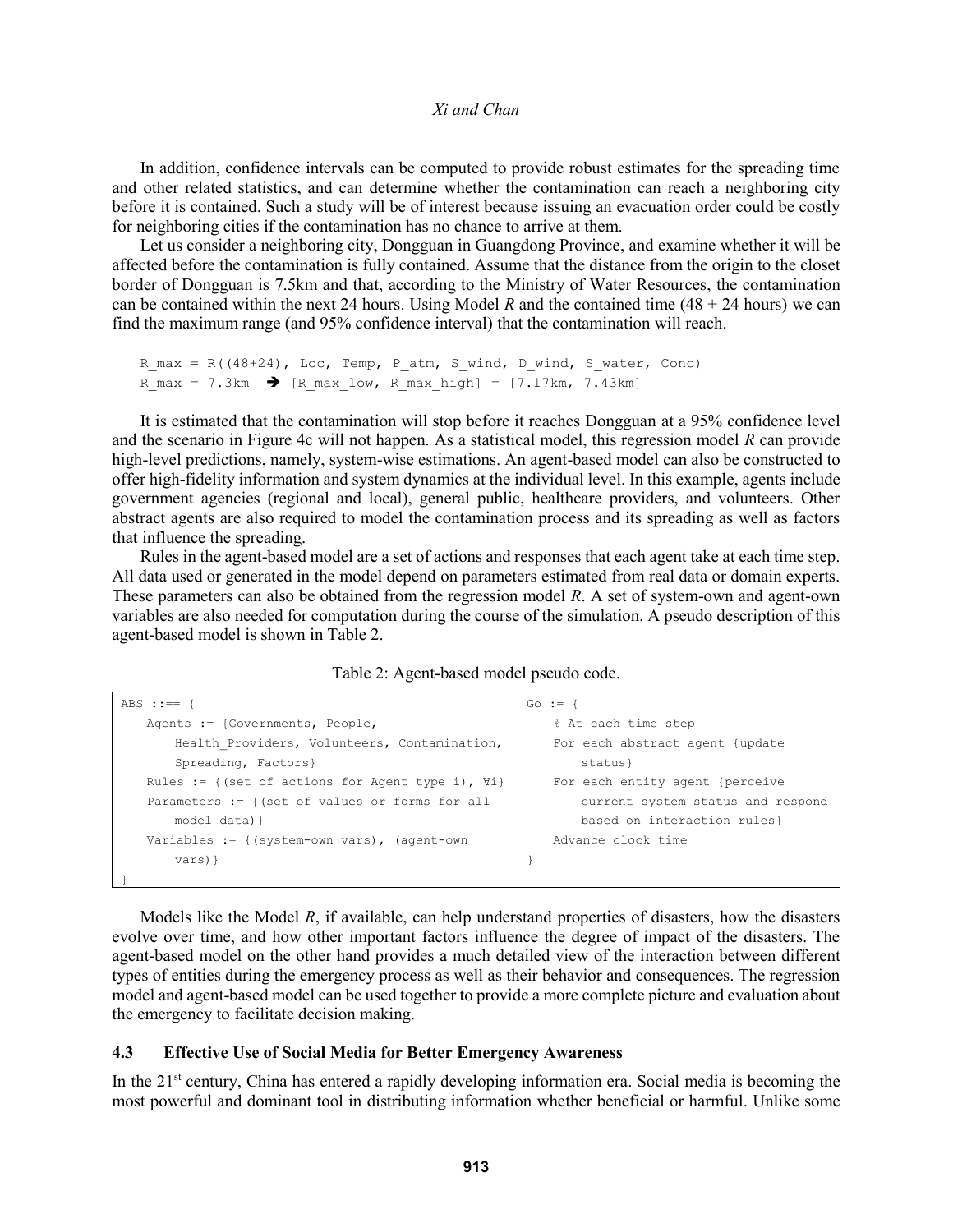countries in the rest of the world, people in China mainly use several specific social media platforms, with the two most common ones being Sina Weibo and Tencent WeChat (Robinson 2014). The former is an online blog site similar to Facebook and the latter is the most common messaging app in China with over one billion active users (BBC 2018).

WeChat's localization service allows users to share their geographical locations. It is natural to add new functions so that when a disaster happens at a location, the app could send warning messages to users in the affected areas. This is similar to the AMBER alert system in the United States. In addition, some of the information stored in the central database presented in Section 4.2 can be released to the public. Citizens can then use Weibo or WeChat to obtain real-time information about the what is happening around them.

However, information could be a double-edged sword. Warnings of incoming disasters would help people get prepared and evacuate their homes earlier, but fake news and announcements or hoaxes could trigger great disruption as seen in the salt incident discussed in Section 2.2. In order to reduce mass panic due to rumors, WeChat has implemented a tool that could prevent and block falsified information from spreading. The tool allows users to report suspicious information, which will then be investigated by authorities. Most fake news and erroneous information, whether intentional or unintentional, could be stopped by this method.

### **5 CONCLUSION AND FUTURE WORK**

The plan submitted to the National People's Congress on Mar 13<sup>th</sup>, 2018 marked a historic moment for emergency management in China. During the time of writing this paper, the proposal was passed and the Ministry of Emergency Management is now an official national department responsible for all disaster management and relief. The establishment of a central agency has greatly enhanced the emergency response capability of China, making it more on par with other developed countries in the world. However, China cannot simply emulate other countries' emergency systems; it needs to develop its own system, tailored for its unique population, culture, geography, economy, and infrastructure. By reviewing existing literature, this paper summarizes the state-of-the-art emergency research and results for China. The study led to four major issues in the emergency system in China, and methodology and recommendations were provided, along with examples, to illustrate the implementation of these recommendations.

The two pseudocodes demonstrated in section 4 provide a primary basis for our future work. We plan to develop these models more in detail and run simulations using real-world or generated data to test their validity and effectiveness.

### **ACKNOWLEDGMENTS**

This paper was partially funded by Shenzhen Municipal Development and Reform Commission, Shenzhen Environmental Science and New Energy Technology Engineering Laboratory, Grant Number: SDRC [2016]172.

#### **REFERENCES**

Bahaaldin, K., R. Fries, P. Bhavsar, and P. Das. 2017. "A Case Study on the Impacts of Connected Vehicle Technology on No-Notice Evacuation Clearance Time". *Journal of Advanced Transportation* 2017:1- 9.

Bai, V. 2008. "Emergency Management in China".

- BBC News. 2018. WeChat Hits One Billion Monthly Users Are You One of Them? http://www.bbc.com/news/business-43283690, accessed 30.04.2018.
- Cao, Q., M. Zhang, Z. Li, L. Sun. 2009. "Design and Realization of Real-time Vehicle Best Path Search Algorithm in CTI". *Journal of System Simulation* 21(21):6777-6780.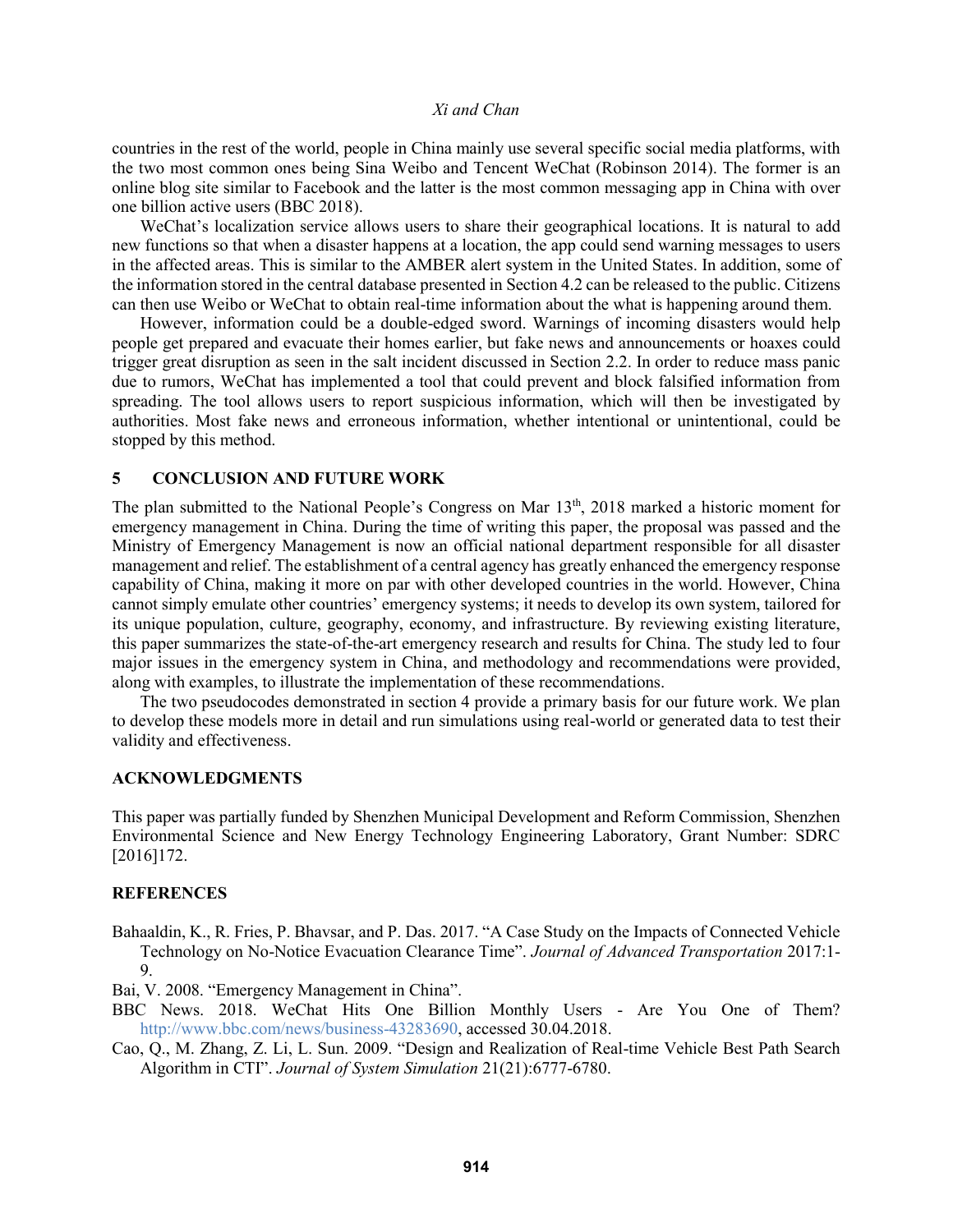- China Daily. 2018. Reshuffle Beefing up Emergency Response http://usa.chinadaily.com.cn/a/201803/14/WS5aa85432a3106e7dcc1416c7.html, accessed 28.04.2018.
- Cong, Z. 2011. "Discussion on the Inter-regional Cooperation Mechanisms of Emergency Management— From the Local Government Perspective in China". *2011 International Conference on Public*  Administration, Oct 19<sup>th</sup>-20<sup>th</sup>, Chengdu, China, 784-788.
- Dai, A., and D. Xu. 2011. "Management Stratagem and Models in Emergence Response System". *10th International Symposium on Distributed Computing and Applications to Business, Engineering and Science*, Oct 14<sup>th</sup>-17<sup>th</sup>, Wuxi, China, 100-103.
- ENCS. 2018. Ministry to Improve Emergency Response. http://www.ecns.cn/2018/04-17/299320.shtml, accessed 28.04.2018.
- Gai, W., Z. Jiang, Y. Deng, J. Li, and Y. Du. 2015. "Multiobjective Route Planning Model and Algorithm for Emergency Management". *Mathematical Problems in Engineering* 2015.
- Helbing, D., I. Fakras, and T. Vicsek. 2000. "Simulating Dynamical Features of Escape Panic". *Nature* 407:487-490.
- Liu, M., and Z. Wang. 2006. "Progress and State of Pedestrian and Evacuation Dynamics". *Journal of Safety and Environment* 6:121-125.
- Low, D. J. 2000. "Following the crowd". *Nature* 407:465–466.
- Lu, X. 2009. "Mass Evacuation in Typhon Response in Wenzhou, China: A Preliminary Analysis of Progress and Challenges".
- Ma, Y. 2013. "Research of Government Action in Emergency Management (title translated by author)". *Academic Forum* 2013(9):47-50.
- Moussaid, M., M. Kapadia, T. Thrash, R. W. Sumner, M. Gross, D. Helbing, and C. Holscher. 2016. "Crowd Behaviour During High-Stress Evacuations in an Immersive Virtual Environment". *J R Soc Interface* 13(122).
- Robinson, B., H. Bai, R. Power, and X. Lin. 2014. "Developing a Sina Weibo Incident Monitor for Disasters". In *Proceedings of Australasian Language Technology Association Workshop*, 59-68.
- Shi, P., J. Liu, Q. Yao, D. Tang, and X. Yang. 2007. "Integrated Disaster Risk Management of China".
- Song, Y., J. Gong, Y. Li, T. Cui, L. Fang, and W. Cao. 2013. "Crowd Evacuation Simulation for Bioterrorism in Micro-Spatial Environments Based on Virtual Geographic Environments". *Safety Science* (53):105-113.
- Tao, P., and X. Tong. 2014. "Chinese Government Emergency Evacuation Models: Comparison and Analysis of Cases (title translated by author)". *Journal of China University of Geosciences (Social Sciences Edition)* 14(4): 100-107.
- The Guardian. 2018. Chinese Panic-Buy Salt over Japan Nuclear Threat. https://www.theguardian.com/world/2011/mar/17/chinese-panic-buy-salt-japan, accessed 28.04.2018.
- The Huffington Post. 2014. China's Lanzhou Warns Drinking Water Contains Dangerous Levels of Benzene. https://www.huffingtonpost.com/2014/04/11/lanzhou-water-benzene\_n\_5131728.html, accessed 28.04.2018.
- Wan, J., J. Sui, and H. Yu. 2014. "Research on evacuation in the subway station in China based on the Combined Social Force Model". *Physica A: Statistical Mechanics and its Applications* (394):33-46.
- Wang, Q., and S. Zhu. 2012. "Establishment of Chinese Government Emergency System from Perspective of Multi-element Joint Action". *2011 International Conference on Public Administration* 609-614.
- Wang, X. 2007. "The Limitation and Reconstruction of Chinese Public Security Management System". *2007 International Conference on Public Administration* 268-274.
- Wei, J., L. Zhou, and X. Zhou. 2011. "Analysis of the Evolution Mechanism of Mass Panic Buying under the Public Crisis: Case Study on Salt Panic Buying in China During the Japan Nuclear Crisis". *Journal of Management Case Studies* 4(6):478-486.
- Wei, J., L. Zhou, Y. Wei, and D. Zhao. 2014. "Collective Behavior in Mass Incidents: a Study of Contemporary China". *Journal of Contemporary China* 23(88):715-735.